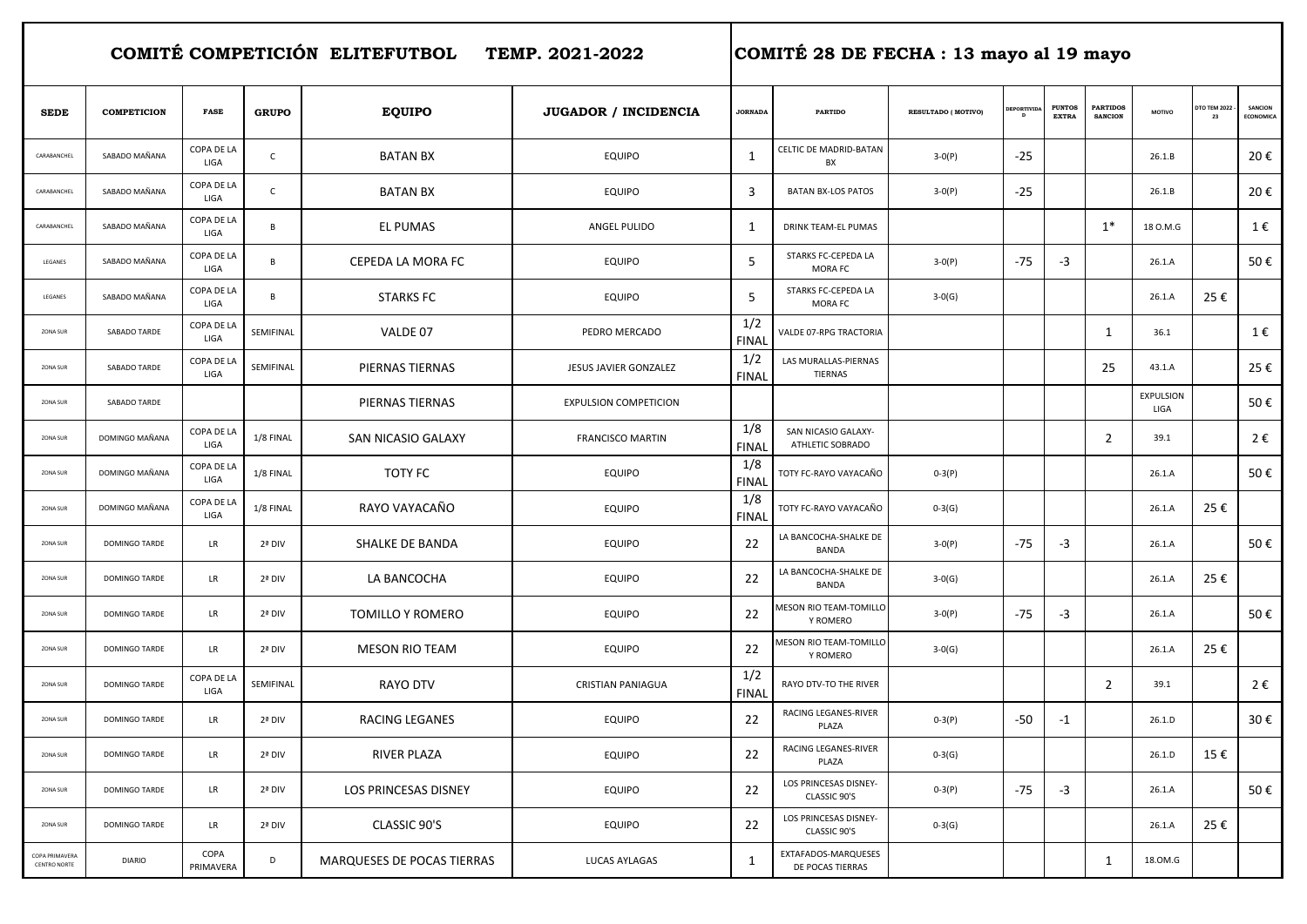|                         |                    |                    |              | COMITÉ COMPETICIÓN ELITEFUTBOL | TEMP. 2021-2022      |                | COMITÉ 28 DE FECHA : 13 mayo al 19 mayo   |                    |                                    |                               |                                   |               |                      |                             |
|-------------------------|--------------------|--------------------|--------------|--------------------------------|----------------------|----------------|-------------------------------------------|--------------------|------------------------------------|-------------------------------|-----------------------------------|---------------|----------------------|-----------------------------|
| <b>SEDE</b>             | <b>COMPETICION</b> | <b>FASE</b>        | <b>GRUPO</b> | <b>EQUIPO</b>                  | JUGADOR / INCIDENCIA | <b>JORNADA</b> | PARTIDO                                   | RESULTADO (MOTIVO) | <b>DEPORTIVID.</b><br>$\mathbf{D}$ | <b>PUNTOS</b><br><b>EXTRA</b> | <b>PARTIDOS</b><br><b>SANCION</b> | <b>MOTIVO</b> | DTO TEM 2022 -<br>23 | <b>SANCION</b><br>ECONOMICA |
| <b>BARRIO DEL PILAR</b> | <b>DIARIO</b>      | COPA DE LA<br>LIGA | G            | LA GRAN BERTA                  | EQUIPO               | $\overline{3}$ | LA GRAN BERTA-CERDITOS                    | $0-3(P)$           | $-50$                              | $-1$                          |                                   | 26.1.D        |                      | 30€                         |
| <b>BARRIO DEL PILAR</b> | <b>DIARIO</b>      | COPA DE LA<br>LIGA | G            | <b>CERDITOS</b>                | EQUIPO               | $\overline{3}$ | LA GRAN BERTA-CERDITOS                    | $0-3(G)$           |                                    |                               |                                   | 26.1.D        | 15 €                 |                             |
| <b>BARRIO DEL PILAR</b> | <b>DIARIO</b>      | COPA DE LA<br>LIGA | E            | <b>CARETAS FUERA</b>           | EQUIPO               | $\overline{3}$ | CARETAS FUERA-CD EPI Y<br><b>BLAS</b>     | $0-3(P)$           | $-75$                              | $-3$                          |                                   | 26.1.A        |                      | 50€                         |
| <b>BARRIO DEL PILAR</b> | <b>DIARIO</b>      | COPA DE LA<br>LIGA | E            | CD EPI Y BLAS                  | EQUIPO               | $\overline{3}$ | CARETAS FUERA-CD EPI Y<br><b>BLAS</b>     | $0-3(G)$           |                                    |                               |                                   | 26.1.A        | 25€                  |                             |
| <b>BARRIO DEL PILAR</b> | <b>DIARIO</b>      | COPA DE LA<br>LIGA | $\, {\sf B}$ | LOS HUETES                     | MIGUEL ROLLE         | $\overline{3}$ | LOS HUETES-CHOCOLATINO<br>FC              |                    |                                    |                               | 1                                 | 36.1          |                      | 1€                          |
| <b>BARRIO DEL PILAR</b> | <b>DIARIO</b>      | COPA DE LA<br>LIGA | $\mathsf B$  | LOS HUETES                     | <b>ACHRAD CHAIRI</b> | $\overline{3}$ | LOS HUETES-CHOCOLATINO<br>FC              |                    |                                    |                               | 1                                 | 36.1          |                      | 1€                          |
| <b>BARRIO DEL PILAR</b> | <b>DIARIO</b>      | COPA DE LA<br>LIGA | $\, {\sf B}$ | LOS HUETES                     | <b>JORGE MARCOS</b>  | $\overline{3}$ | OS HUETES-CHOCOLATINO<br>FC               |                    |                                    |                               | $\overline{2}$                    | 37.C          |                      | 2€                          |
| <b>BARRIO DEL PILAR</b> | <b>DIARIO</b>      | COPA DE LA<br>LIGA | B            | LOS HUETES                     | SERGIO HORTELANO     | $\overline{3}$ | OS HUETES-CHOCOLATINO<br>FC               |                    |                                    |                               | $\overline{2}$                    | 37.C          |                      | 2€                          |
| ZONA SUR                | <b>DIARIO</b>      | COPA DE LA<br>LIGA | $\mathsf{L}$ | <b>AQUAGLASS FC</b>            | EQUIPO               | $\overline{2}$ | CD MUERDEVIDA-<br>AQUAGLASS FC            | $3-0(P)$           | $-50$                              | $-1$                          |                                   | 26.1.D        |                      | 30€                         |
| ZONA SUR                | <b>DIARIO</b>      | COPA DE LA<br>LIGA | $\mathsf{L}$ | CD MUERDEVIDA                  | EQUIPO               | $\overline{2}$ | CD MUERDEVIDA-<br>AQUAGLASS FC            | $3-0(G)$           |                                    |                               |                                   | 26.1.D        | 15€                  |                             |
| VALLECAS-MORATALAZ      | <b>DIARIO</b>      | COPA DE LA<br>LIGA | $\, {\sf B}$ | AGUILAS MORATALAZ LEGENDS      | <b>BORJA RAMOS</b>   | $\overline{2}$ | LOS MINDUGIS-AGUILAS<br>MORATALAZ LEGENDS |                    |                                    |                               | $\overline{2}$                    | 37.B          |                      | 2€                          |
|                         |                    |                    |              |                                |                      |                |                                           |                    |                                    |                               |                                   |               |                      |                             |
|                         |                    |                    |              |                                |                      |                |                                           |                    |                                    |                               |                                   |               |                      |                             |
|                         |                    |                    |              |                                |                      |                |                                           |                    |                                    |                               |                                   |               |                      |                             |
|                         |                    |                    |              |                                |                      |                |                                           |                    |                                    |                               |                                   |               |                      |                             |
|                         |                    |                    |              |                                |                      |                |                                           |                    |                                    |                               |                                   |               |                      |                             |
|                         |                    |                    |              |                                |                      |                |                                           |                    |                                    |                               |                                   |               |                      |                             |
|                         |                    |                    |              |                                |                      |                |                                           |                    |                                    |                               |                                   |               |                      |                             |
|                         |                    |                    |              |                                |                      |                |                                           |                    |                                    |                               |                                   |               |                      |                             |
|                         |                    |                    |              |                                |                      |                |                                           |                    |                                    |                               |                                   |               |                      |                             |
|                         |                    |                    |              |                                |                      |                |                                           |                    |                                    |                               |                                   |               |                      |                             |